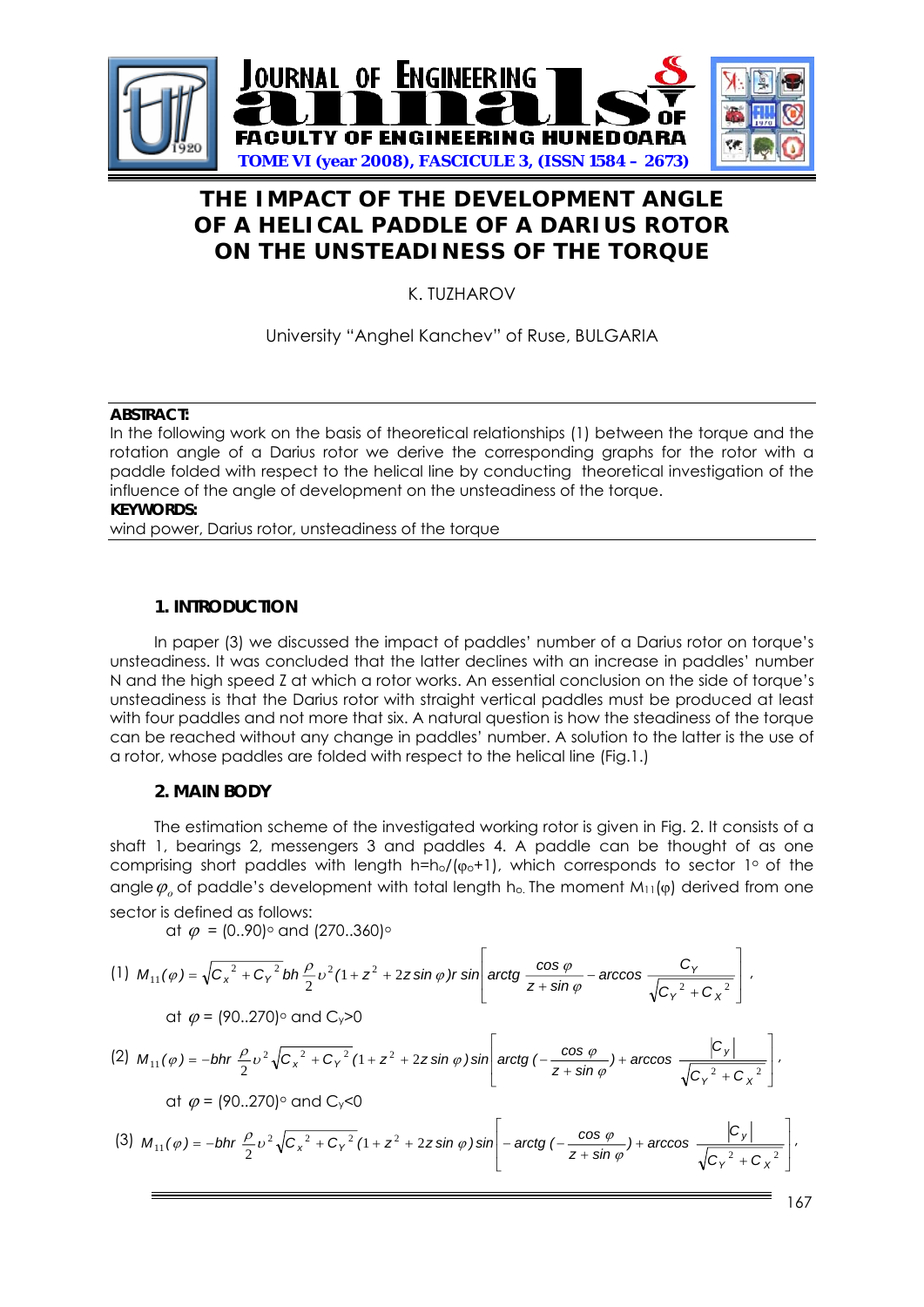



where *r, b, h* are the main geometric rotor's measures (Fig. 2); *v* - air speed; *Z* = ωr/*v* - rotor's high speed; ω-angle's speed,  $ρ$ - air density; C<sub>x</sub> and C<sub>y</sub> – aerodynamic coefficients of a paddles' profile of front resistance and hoisting power respectively.

The moment of a paddle is calculated as,

(4) 
$$
M_1(\varphi) = M_{11}(\varphi) + M_{11}(\varphi + 10) + M_{11}(\varphi + 20) + ... + M_{11}(\varphi + \varphi_0) = \sum_{i=0}^{\varphi_0} M_{11}(\varphi + i),
$$

where  $\varphi$  is the angle of paddle's development.

The theoretical investigation for determination of M<sub>1</sub> = f( $\phi$ ) at  $\phi$  = 0..360 grad is done for a working rotor with dimensions- diameter  $D = 1m$  and total length  $h_0 = 1 m$ . The paddles' profiles are "Espero" with a chord  $b = 0.15$  and relative thickness  $\delta/b = 0.2$ . The paddles' number starts at 1, air velocity  $u = 10$  m/s and high speed  $Z = 2.8$ .

 The degree of unsteadiness for the investigated schemes at high speed form 2 to 8 does not depend on air velocity *v* and is determined by the formula,

(5) 
$$
\sigma = \frac{M_{\text{max}} - M_{\text{min}}}{M_{\text{avr}}}
$$

where  $M_{\text{max}}$ ,  $M_{\text{min}}$   $\mu$   $M_{\text{avr}}$  are maximal, minimal and average torque's values.

The average values of the moment are determined by the integral,

(6) 
$$
M_{\text{avr}} = \frac{1}{2\pi} \int_{0}^{2\Pi^{o}} [M_{1}(\varphi)] d\varphi.
$$

where  $M_1(\phi)$  is defined in relationship (4).

The results are presented in Fig.3 in terms of graphical relationships  $M_1 = f(\phi)$ . The graphs of the torque are a harmonic curve, that's why it is evaluated with respect to four characteristics-average value, amplitude, phase, alternation frequency.



FIGURE 1. A Darius rotor with helical paddles

FIGURE 2. Main geometrical measures of a Darius rotor 1-shaft, 2-bearings, 3-messengers, 4-paddles

 The analysis spreads on three levels. At first we discuss the impact of the angle ϕ*о* on torque's development with a constant number of paddles N and constant high speed Z and later the effect of the paddles' number on the torque at constant  $\varphi$ <sub>o</sub> and constant high speed. In the end, we investigate the impact of the high speed on the torque at constant  $φ<sub>o</sub>$  and constant paddles' number. A basis for comparison constitutes the torque's curve at an angle ϕ*о* of paddles' development equal to 0 grad.

The phase with which the curves of the moment begin at an angle of rotation  $\varphi = 0^\circ$  is determined mainly by the paddles' number N and is affected little by a change in Z (3). In Fig. 3 we can see that the phase shift is positive and stronger at high speed Z<5. At higher high speed (6, 7, 8) it can be neglected. Similar is the shift of the moment's curves with helical paddles ( $\varphi$ <sub>o</sub> =60...360 grad).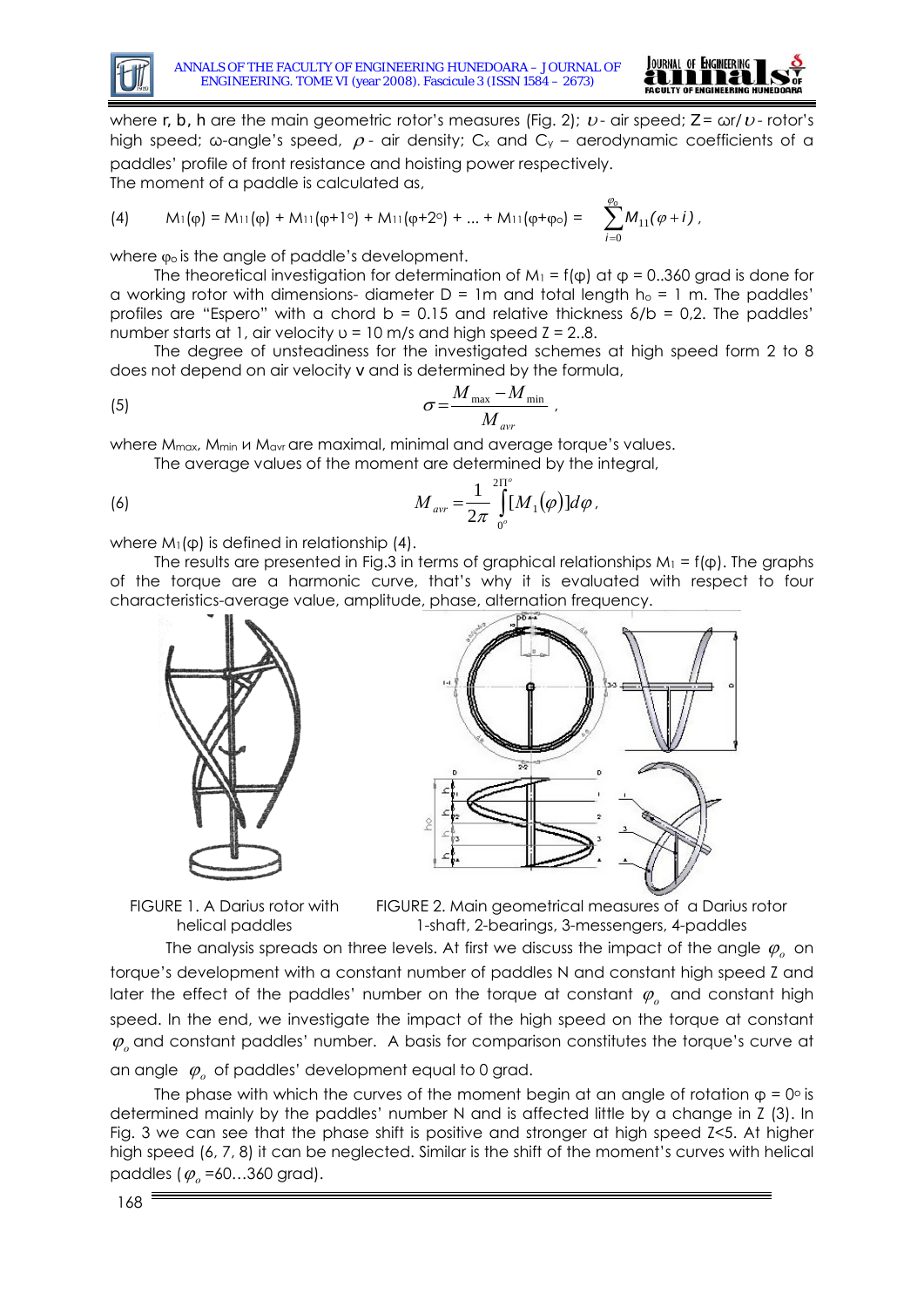

ANNALS OF THE FACULTY OF ENGINEERING HUNEDOARA – JOURNAL OF ENGINEERING. TOME VI (year 2008). Fascicule 3 (ISSN 1584 – 2673)





FIGURE 3

The shift of the curves of  $M_1$  for rotors with helical paddles has a positive angle of dephasing with respect to the rotors of straight paddles, i.e. the initial part of the curves is shifted from their ascending to their descending region. Another peculiarity of the moment's characteristics is its average value. At high speed  $Z < 2$  and  $Z > 9$  the average values of the moment become negative, i.e the rotor does not work as an engine but as a ventilator. Due to the latter we discuss the work of a rotor within the working region of high speed values Z=2…8.

|       |                                   | ◠<br><b>.</b>   |             |                |                          |     |      |  |
|-------|-----------------------------------|-----------------|-------------|----------------|--------------------------|-----|------|--|
| Mavr. | $\overline{\phantom{a}}$<br>ں ہے۔ | $\cup$ , $\cup$ | 250<br>J,JL | $\sim$<br>2,5U | $\overline{\phantom{a}}$ | ,00 | ・・・・ |  |